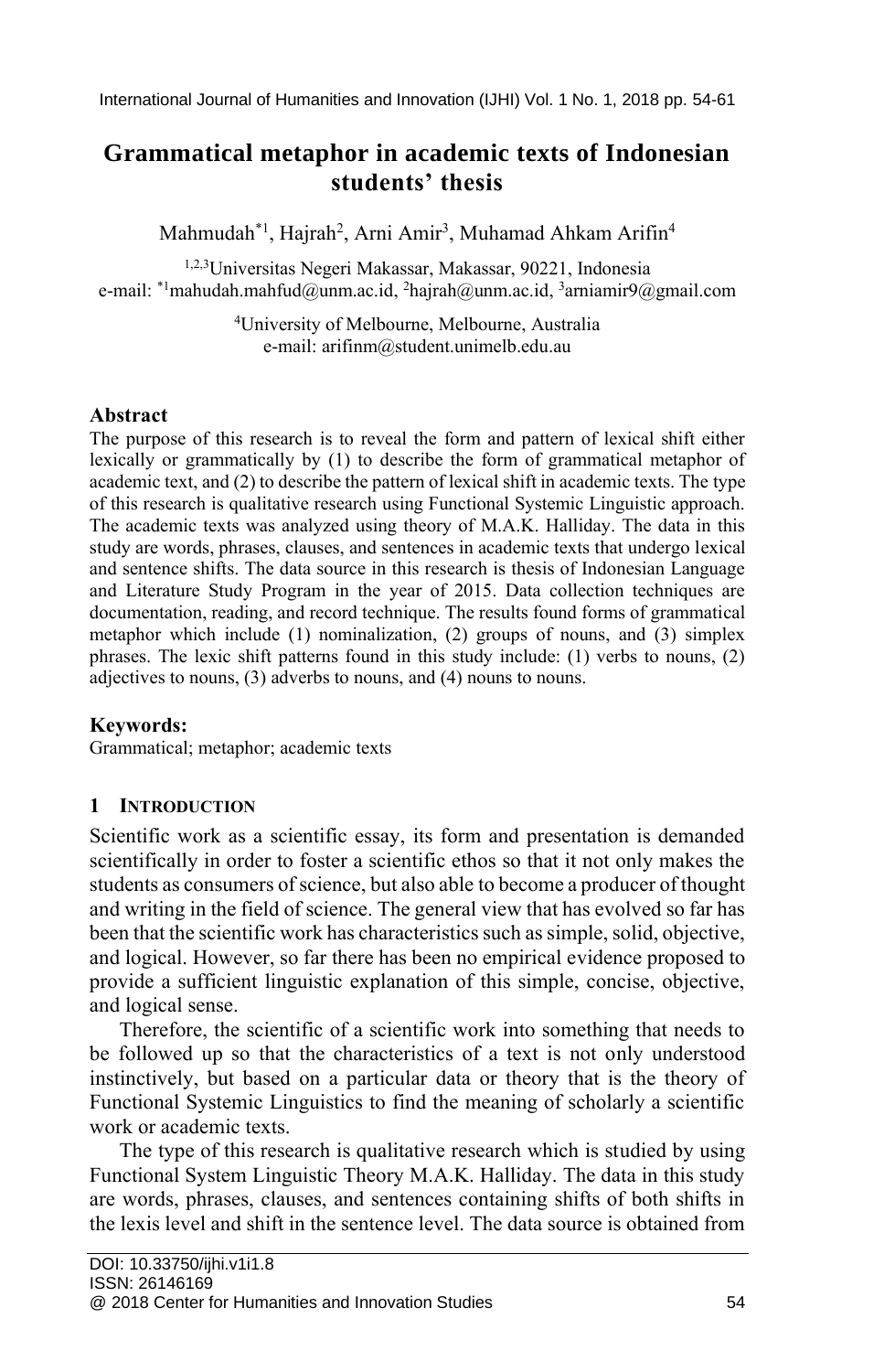55

the thesis of the students of Language and Literature Program of Indonesia Year 2015. Data collection techniques used are the techniques of reading, and record techniques. The data analysis technique begins with data identification, data classification, data interpretation, and data descriptions.

## **2 THE FORM OF GRAMMATICAL METAPHOR**

This paper describes the forms of grammatical metaphor in the thesis of an Indonesian students.

## **2.1 Nominalization**

Incongruent

*Literary works are the result of the imagination of a person who often presents a life colored by the attitude, background and belief of the writer.*

Congruent

*Literary works are the product of the imagination of a person who often presents something in life that is colored by the attitude, background and believed by the person who write*.

In the data citation (1), the bolded word in ingkongruen is a noun that has undergone a shift from congruent expression. The word *life* is a form of nomination from the adjective of *live*. The word *belief* is a form of nomination from the verb *believe*. The *writer* is a form of nomination from the verb *write*.

Incongruent

*The style of writing that is intended is ranging from the selection of words, sentence structure and the use of punctuation often used by the author as one way to make the literary work look attractive.*

## Congruent

*The style of writing that is intended is ranging from choosing words, sentence structure and the use of punctuation is often used by writer who make up as one way to make the literary work look attractive.*

The bolded word in incongruent is a noun word that has undergone a shift from congruent expression. The word *writing* is a shifting form of the word of *write*. The word *election* is a form of shifting from the *elect* word. The word *usage* is a form of shift from the word *use*. The *composer* word is a shift from the *writing* word.

## Incongruent

*Stylists by Leech & Short refer to the definition of study of stiles, the study of the form of linguistic performance, especially those found in literary texts.*

## Congruent

*Stylists by Leech & Short refer to define the study of styles comprises the study of the form of language performance. Especially the performance of language in literary texts.*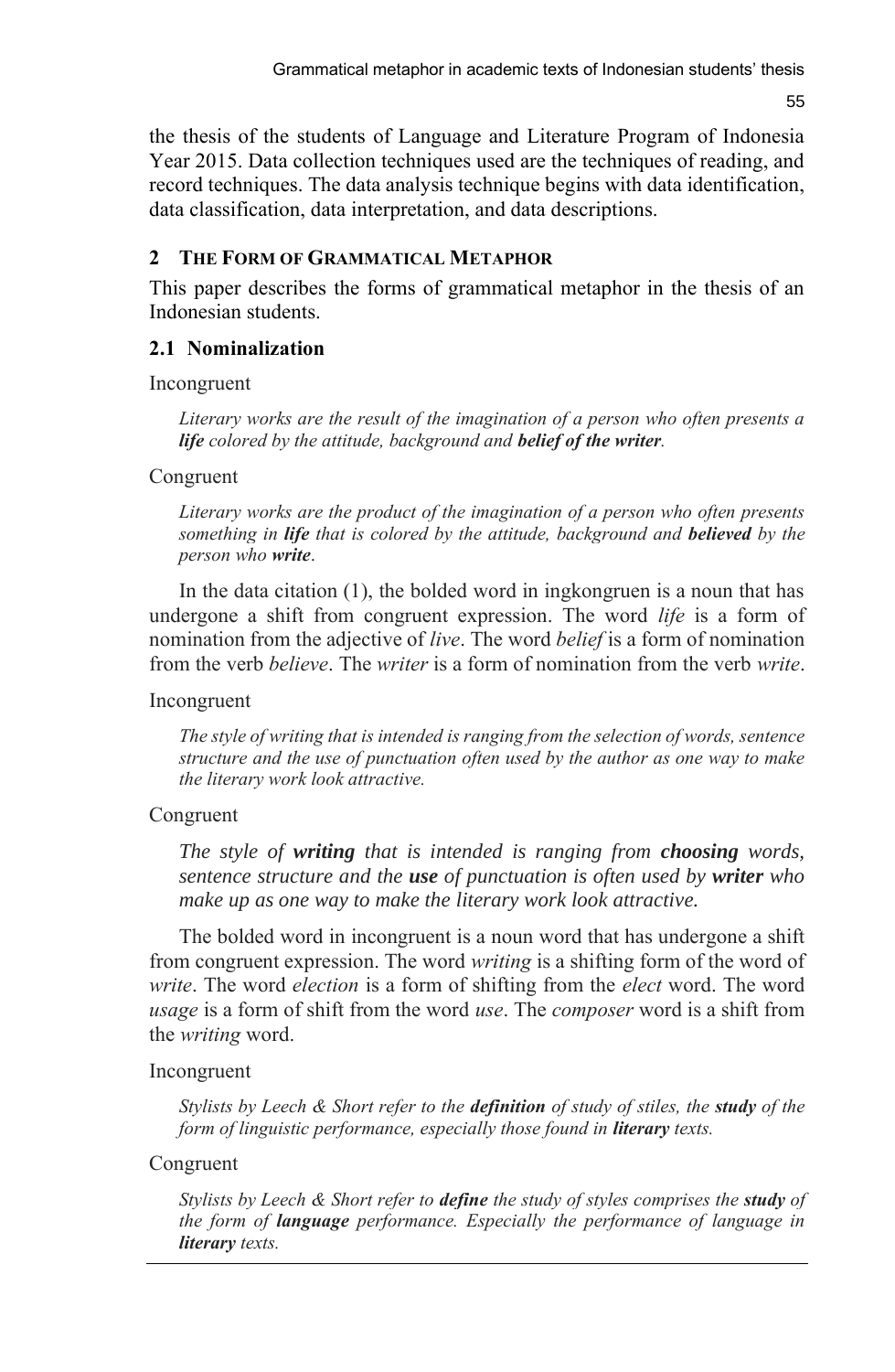In the data quote (18), the bolded word in incongruent is a noun hat has undergone a shift from congruent expression. *Definition* is a form of nomination from the verb of *define*. The word of *study* is a form of nomination from the word verb *to study*. The word *linguistics* is a form of nomination from the word noun *language*. The word literature is a form of nomination from the word noun *letters*.

### Incongruent

*This research is conducted to provide explanation to the public that actually research on stilistika not only examine the style of language alone, but also review about the signs of linguistics, the typical use of words and sentences as one method in stilistika to analyze the character of a person as Aminuddin (1995) argues that stylistic studies can also be used to describe the identity, characteristic of speaker, as well as the cultural and social life environment of his culture.*

### Congruent

*This research activity is done to explain to the public that actually in researching stylistics not only study about the language only. Stylistics also examines the linguistic signs, characteristic in using words and sentences as one method in stylists to analyze character characters. Aminuddin (1995) also explains that study the stylistic can also be used to describe the identity, characteristic of the speaker, as well as the socio-cultural life environment.* 

The bolded word in incongruent expression is a noun word that has undergone a shift from congruent expression. The word *research* is a form of nomination from the word verb *research*. The *explanation* word is a form of nomination of the verb *explain*. The word use is a form of nomination of the verbs using. The word *study* is a form of nomination from the word verb *to study*. The word life is a form of nomination from the word adjective *live*.

### Incongruent

*The use of verbs by authors is intended to illustrate that Kejora is a woman [who has many activities and likes adventure].*

### Congruent

*In using the verb, the person who write intends to describe the character of Kejora. The character of the Kejora is described as an active woman.*

In incongruent expression is a noun word that has undergone a shift from congruent expression. The word *use* is a form of nomination of the word verbs *using*. The *writer* is a form of nomination from the word verb *write*. The word *activity* is a form of nomination from the word adjective *active*.

## **2.2 Nominalization Group**

#### Incongruent

*The use of the word" I "to show the familiarity between the writer and the reader, so there is no distance between them.*

Congruent

*The word 'I' is used to indicate the familiar condition between the person who write the story and the person who read the story so there is no distance between the two.*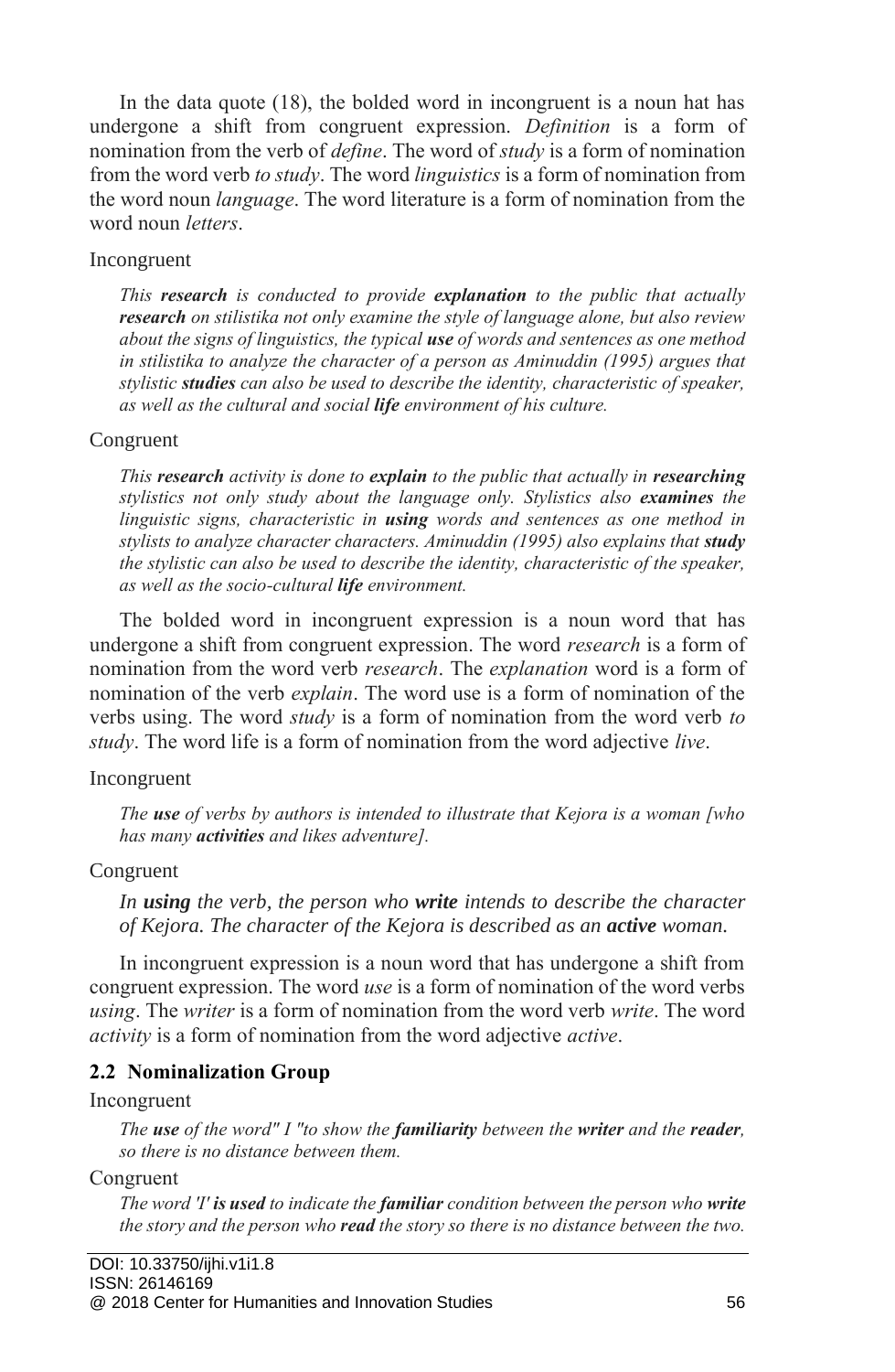57

The word *use*, the *writer* and the *reader* are words of the verb *used, written* and *read. Familiarity* which is a word that is from *familiar* adjectives. The four nominalized results are collected in one cluster. The shift is a form of shifting the level of the sentence into a group of nouns.

#### Incongruent

*The cross-references in this study consist of categories such as reference, substitution and ellipsis, repetition and elegant variations.*

#### Congruent

*The cross-references on the results of study consist of several categories such as process referring to substitution and ellipsis, repeating processes and elegant variations.*

The word of *study*, *reference* and *repetition* are the words of the verb of *to study*, *to refer* and *to repeat*. The three nominalized results are collected in one cluster. The shift is a form of shifting the level of the sentence into a group of nouns.

#### Incongruent

*In the study, it illustrates that Kejora is a woman who admires beauty.*

Congruent

*The activity to study illustrates that Kejora is a woman who admires everything beautiful.*

In the data citation (80), the *study* word is a word that is derived from the *study* verb and the word *beauty* is the word that is derived from the *beautiful*  adjective. Both nominalized results are collected in one cluster. The shift is a form of shifting the level of the sentence into a group of nouns.

#### Incongruent

*The courage and firmness possessed by Kejora are able to break the dominance of men in their lives.*

### Congruent

*Kejora has a courage and firm nature. Courage and firmness of Kejora can break the domination of men in his life.* 

The word of *courage* and *firmness* is a word noun comes from adjective of courage and firm. Both nominalized results are collected in one cluster. The shift is a form of shifting the level of the sentence into a group of nouns.

#### Incongruent

*The research results reveal that the uniqueness and distinctive style of the work is influenced by the socio-cultural and educational background of the writer.*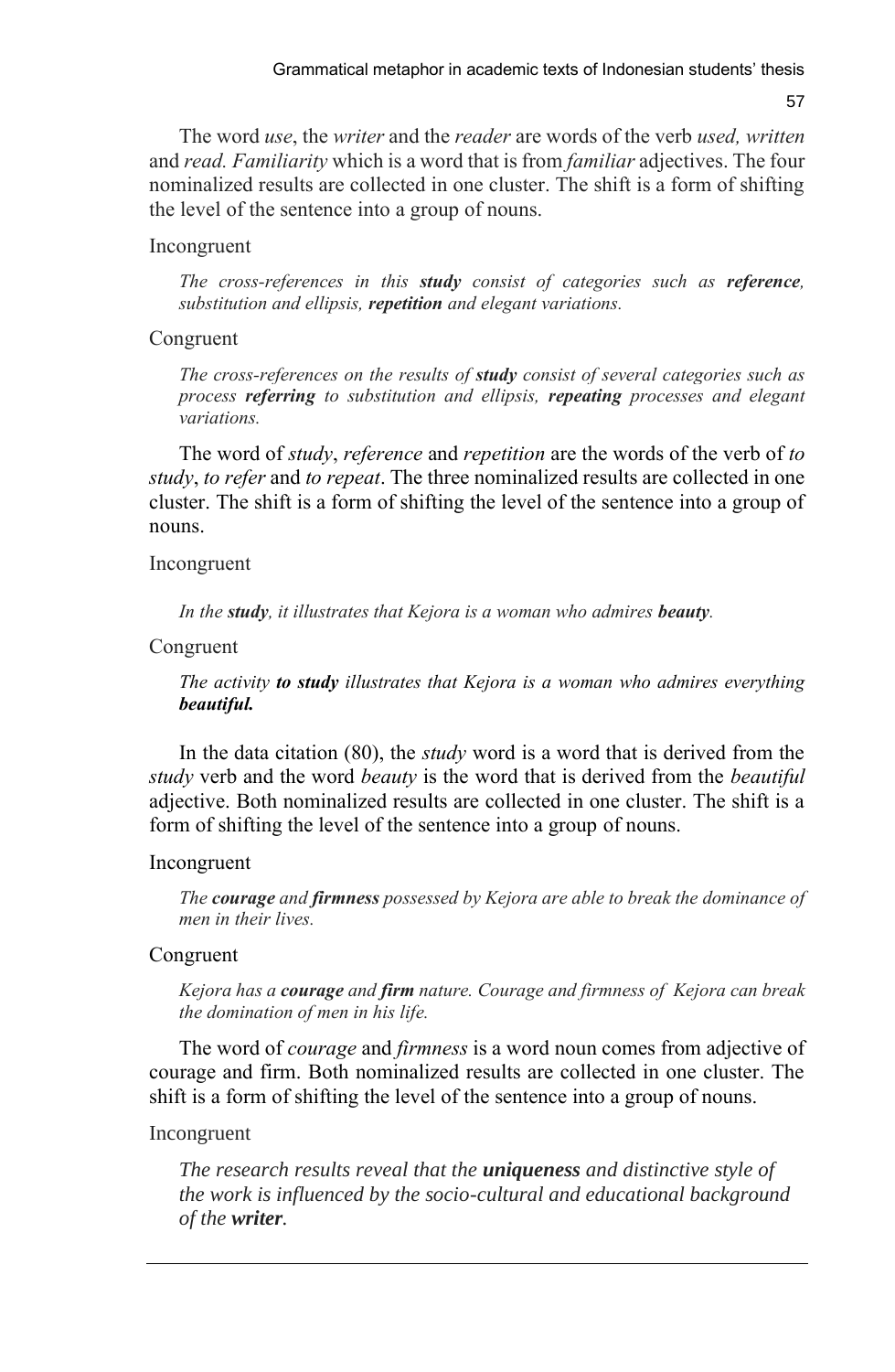### Congruent

*The results of the study reveal that the unique features and unique characteristics and styles of the work are influenced by the sociocultural background and the educational process of the person who write.*

The word *uniqueness* is a word derived from the *unique* adjective word, as well as the *writer* is noun that comes from verb of *write*. The results of the nomination are gathered in one cluster. The shift is a form of shifting the level of the sentence into a group of nouns.

## **2.3 Simple Sentence**

Incongruent

*All authors have different styles of authorship or characteristic.*

Congruent

*All authors have the characteristic of authorship. Each author has different writing styles*

The sentence is a simplex phrase composed by two complex sentences such as the congruent expression quotation. The conjugate sentence pattern is  $S +$ V + O [..]. The sentence consists of the *subject* line of "all authors", *verb* "have", the *object* "writing style or authorship characteristic" is embedded with different "different" embeds to compress information.

Incongruent

*Writing styles [which are meant starting from word selection, sentence structure and the use of punctuation] are often used by authors as a way to make the literary work interesting.*

## Congruent

*Authors often use the writing style as one way to make literary works look interesting. Some of the writing styles include word selection, sentence structure and punctuation.*

The sentence is a simplex phrase composed by two complex sentences such as the congruent expression quotation. The sentence pattern is  $S[\cdot] + V + O +$ C. The sentence consists of the *subject* line of the "writing style" embedded with "which is intended to be from word selection, sentence structure and the use of punctuation, "*verb*" often used "," author "*object*, and *Complement*" as one way of make the literary work look interesting ".

## Incongruent

*The author uses the word [meaning denotation] to describe the tightness of brotherhood [which is intertwined among the characters].*

## Congruent

*The author uses the word denotation meaningless. The meaningful word denotation is used by the author to describe the tightness of brotherhood among the characters in the Geni Jora novel.*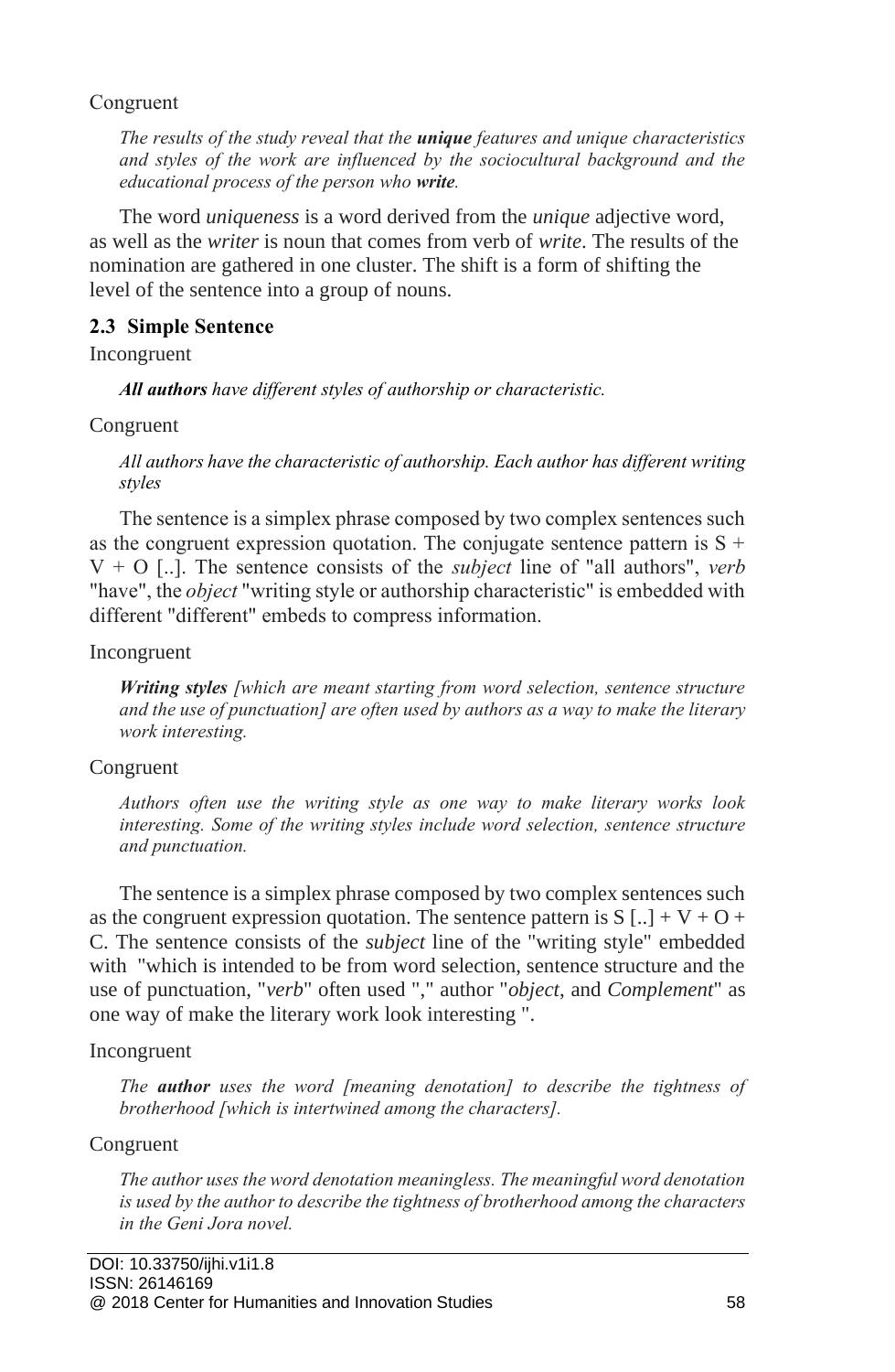59

In the data citation (36), the sentence is a simplex phrase composed by two complex sentences as in congruent expressions. The sentence compiler pattern is  $S + V + O$  [...] + C [...]. The sentence consists of the *subject* line of the "author", the *verb* "use", the *object* "the word" *embed* "meaning denotation", and the description "to describe the tightness of the" embedded "brotherhood" intertwined among the characters ".

### Incongruent

*Repetition figure of speech is more used by authors to describe the character of the Kejora than the [other] masters.*

*"Majas are used by the person who made up the story to describe the character of the Kejora character. Major reps are more widely used than other masters to describe the character of Kejora.*

The sentence is a simplex phrase composed by two complex sentences as in congruent expressions. The pattern of the compiler of the sentence ie  $S +$  $V+O+C$  [...]. The sentence consists of the *subject* line of "repetitive figure of speech", *verb* "more widely used", "author" *object*, *Compliment*" to describe the character of Kejora versus figure of speech", another "embed".

### **2.4 Leksis Shift Pattern**

#### Incongruent

*Literary works are the result of the imagination of a person who often presents a life colored by the attitude, background and the belief of the writer.*

#### Congruent

*"Literary works are the product of the imagination of someone who often presents something about life that is colored by attitudes, backgrounds and beliefs that are believed by person who write."*

The noun of *life* means 'life state' is derived from the basic verb meaning "life in a state or in a certain way" as its source. The nomina of *belief* means 'true believe' derived from the word 'believe' (really comprehend). In noun of *beliefs* though derived from the word *believe*, but the meaning of *beliefs* related to the meaning believed to '*believe*' based on the interpretation of the meaning between the source. The noun of *writer* is derived from *write*. But the *writer*'s meaning relates to the word of *write* and 'composing a story' based on the source.'

#### Incongruent

*The Geni Jora novel published by the Sun in 2004 is one of Abidah El Khalieqy's works and was the second winner of the 2003 Jakarta Arts Council Novel Writing Competition.*

#### Congruent

*One of Abidah El Khalieqy's works, the novel Geni Jora published by Matahari in 2004, won second place at the 2003 Jakarta Arts Council Novel Writing Competition.*

The noun of *winner* means 'winning person' is derived from the verb of *win* means 'can defeat (enemy, rival') Based on the related meaning between the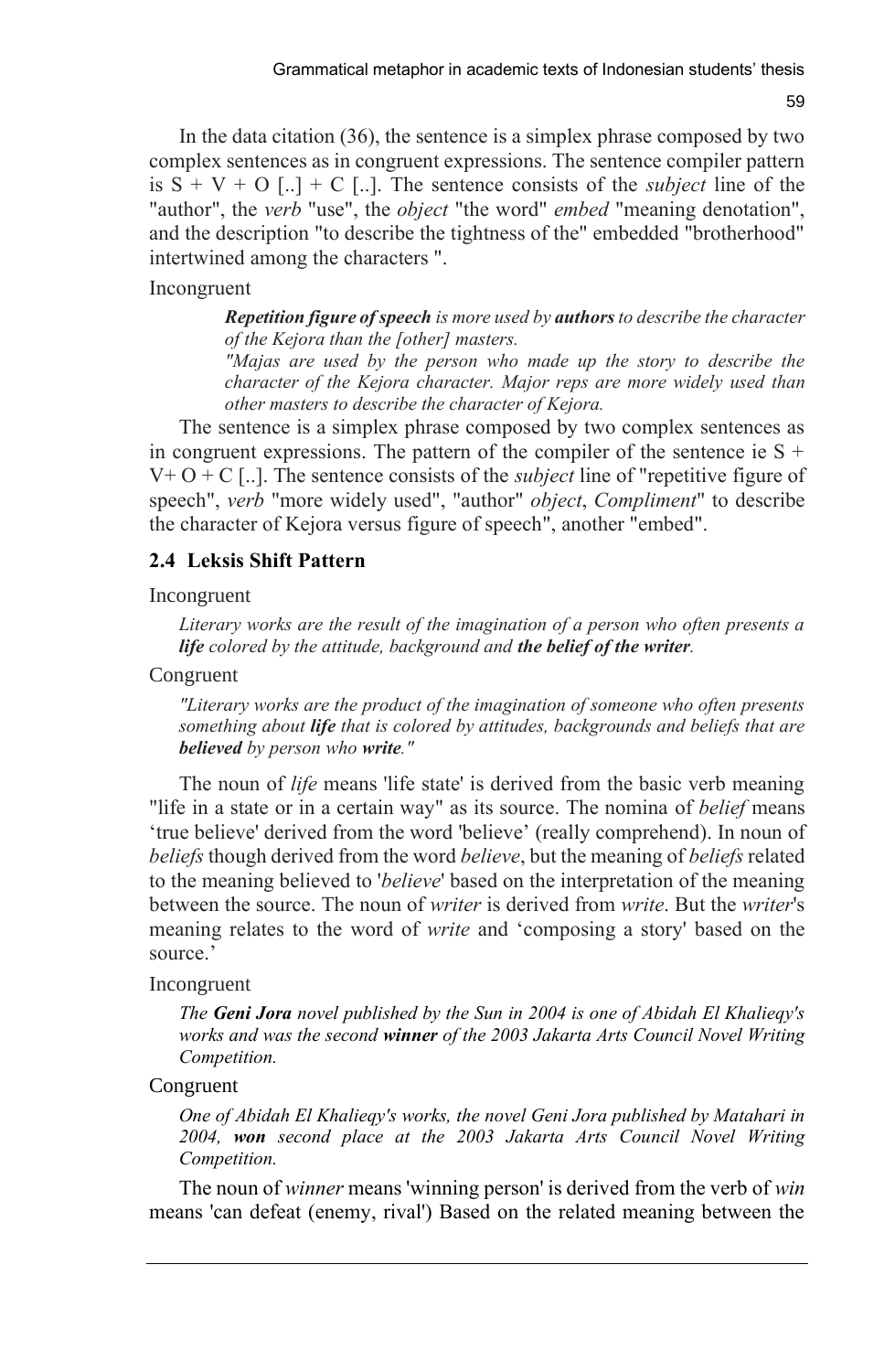source then the word *winner* is not derived from the intransitive verb of *win* , but is derived from the transitive verb of win 'to succeed in getting something'.

### Incongruent

*Furthermore, in the substitution and ellipsis categories characterized by the replacement of a structure of other forms referring to the same referent and ellipsis is the reduction or abbreviation of the previously mentioned structural units.*

*The substitution and ellipsis categories are marked by replacing a structure of other forms. Referring to referents and ellipsis is to reduce or summarize the unit of structure as mentioned earlier. "*

The noun of *replacement* means 'process, manner, and act of replacing derived from the noun means 'something that is a non-existent or missing exchanger. Based on the connection of meaning between the sources then the word of *replacement* is derived from the verb of *replace* meaning 'exchange (with others)'. Subsequently, the noun of *reduction* means process, means, the act of reducing is derived from adverbs less meaningful words 'not yet or not the same'. Based on the related meanings of the source then the word reduction is derived from the verb of *reduce* or 'take (cut) a part'. Furthermore, noun of *summary* means process, manner, act of abbreviating is derived from short word meaning 'concise adjective' (on story, speech, etc.). Based on the related meanings of the source then the word of *summary* is derived from *summarize*.

## **3 DISCUSSION AND CONCLUSION**

Based on the results of the analysis and discussion can be concluded that the form of shifting metaphor in the thesis of students of Indonesian Language and Literature Program there are three, namely nominalization, noun groups, and simplex phrases. On the nominalization side, it is known that information compaction with lexical alteration is found in the thesis. Information compaction with nominalization is aimed at expressing knowledge more concisely and densely. From the point of view of nominalization, the texts contained in the thesis show the characteristics of scientifically ideational. On the side of the noun group is known that the compaction of information with the shift of the sentence level into a group of nouns are found in the thesis. The lexis cluster in the thesis tends to be a noun group, and many are concerned with the realization of meaning in an ideational way. On the side of the simplex sentence is known that the shift from several complex sentences into simplex sentences resulted in the compaction of meaning. Compression of meaning with the simplex phrase in the thesis shows scholarly characteristics both ideational and textual.

The pattern of lexical shift in the thesis of the students of the Indonesian Language and Literature Program is four from verbs to nouns, from adjectives to nouns, from adverbs to nouns, and from the nouns themselves. Based on the data analysis it is known that the lexical shift from verb to noun dominates in the thesis compared to the number of lexical shifts of the adjectives, adverbials, and nouns themselves. In general, it can be concluded that the thesis uses a lot